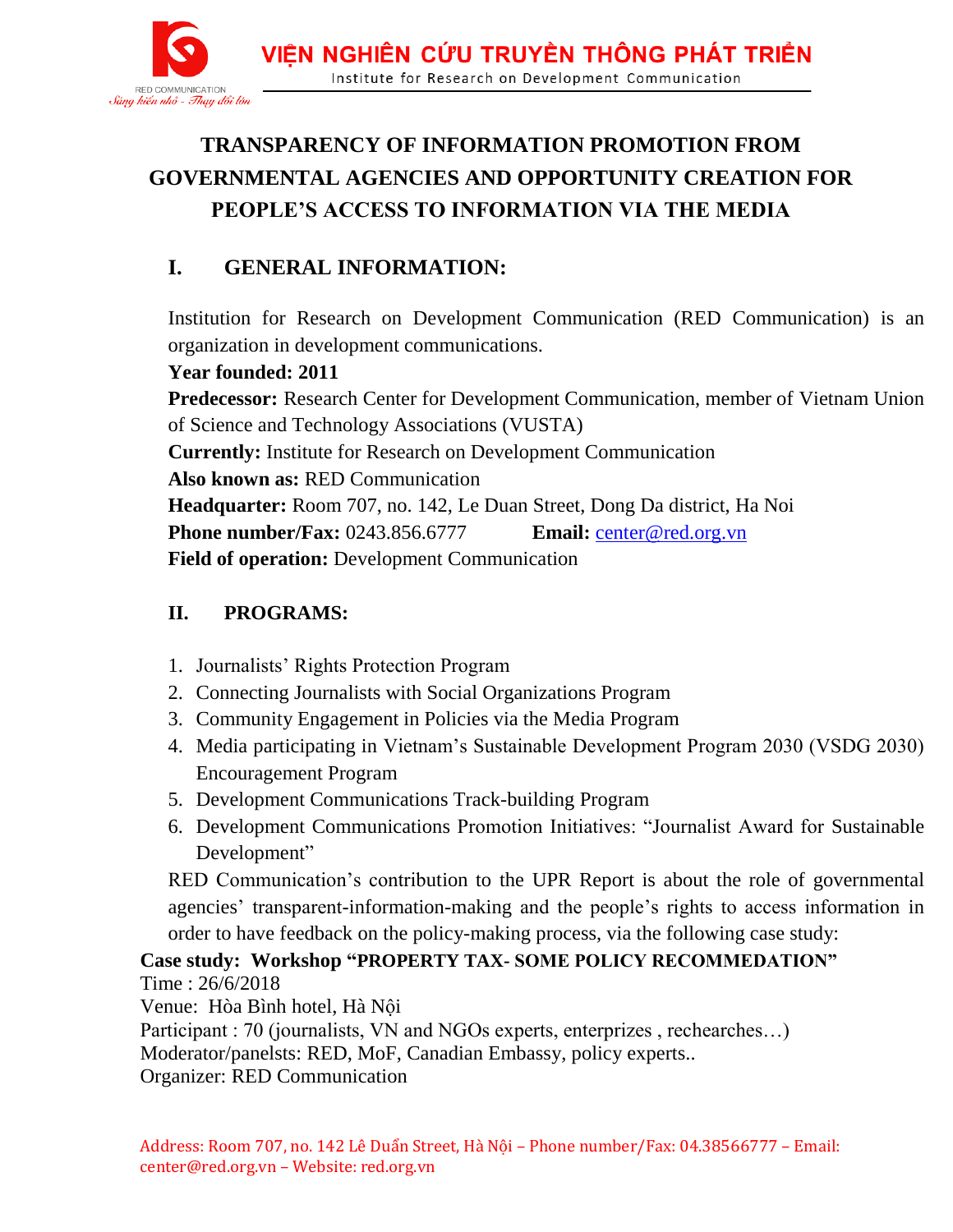

#### **I. Background:**

In the preparation for the Property Tax Policy project scheduled to be proposed to the Government as an addition to the Law-building Program 2018, the Ministry of Finance (MoF) had done policy research and drafted recommendation to build the Property Tax project. On May 2018, the Ministry of Finance (MoF) released Draft project of property Tax to get feedback from community before submitting it for Government and National Assembly's approval as an addition in the Law-building Program and National Assembly's Ordinances. MoF received feedback from other Ministries, agencies, provinces, experts, organizations and individuals on the project. Even though this was only the first step in the draft, the MoF's initiative received many multi-dimensional feedbacks and comments from the media, experts, Social Organizations and social media. As this project affects individuals, organizations, for-profit and non-for-profit alike, the fact that MoF researched, evaluated, and collected comments on a detailed proposal before submitting it to the Government is greatly welcomed. It has created social consensus, made policy-making process transparent, and attracted the public's participation. The announcement of policy initiatives regarding Property Tax has attracted the public's attention, thus increasing predictability regarding their effects on the real estate market.

Multi-dimensional feedback/comments also represent:

- 1. Pros: Via the media, the public had early access to information on the Property Tax Policy proposal. The MoF actively makes information transparent right from the ideaformulating on Property Tax Policy period. The public's comments on the ideas regarding the Property Tax Policy on the newspapers and social media represent the public's rights of access to information in their participation in policy feedback.
- 2. Limitations: Limited information selection and provision ability leads to information dilution, thus leading to the public's inability to recognize the true nature of the issue.

#### **II. RED communication's initiatives:**

With transparent and balanced information regarding the aforementioned case, RED coordinated with agencies with the Ministry of Financial to host the "Property Tax – Some Policy recommendations fot Vietnam " conference in order to clarify some parts of the Ministry of Finance's proposal to the Government via the comparisons of other countries' Property Tax Law regarding issues that the MoF researched and made recommendations on. This conference aims to provide more objective and balanced outlook on MoF's tax policies. This is also an activity under the "Quality of building and implementing economic policies in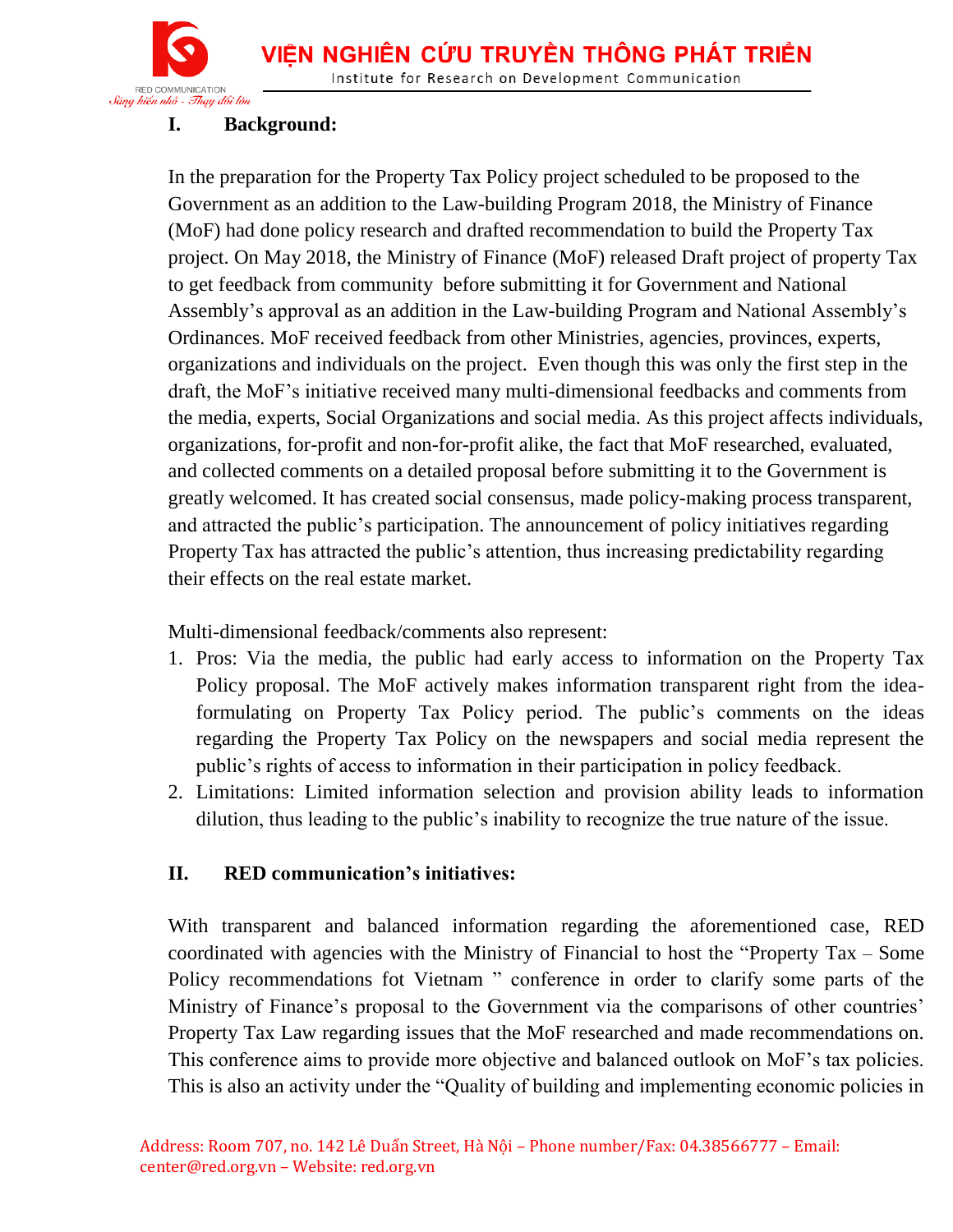

Viet Nam improved by effective participation of the media and Social Organizations" project funded by Global Affairs Canada.

The conference's goal is to provide information to the media, strengthening constructive cooperation between the media and MoF for responsible communication in Property Tax policy in order to ensure that the policy is realistic. The conference is a forum for representatives of MoF, international experts, business, the public, and the media. Here, the media's role is to provide information so that the public have better understanding of the Property Tax Law under multidimensional lens, thus leading to responsible comments on the policy.

#### **III. Recommendations:**

Currently in Viet Nam, there are only a few Social Organizations focusing on communications. Therefore, resources for social feedback promotion of the media are still limited. Meanwhile, reality shows that the media has a very important role in promoting the participation of involved in parties in social observation and feedback.

As a Social Organization focusing on communications, RED Communication recommends that:

- 1. Strengthen the capability of Social Organizations in development communications to support the media more realistically.
- 2. Promote the transparent-information-making of governmental agencies right from the policy-formulating process, creating opportunities for the public to participate in giving feedbacks in the policy-building process, and avoiding creating unrealistic policies.
- 3. Promote the role the media in encouraging involved parties to contribute and give feedbacks responsibly in policy issues, as well as contribute to the completion of the Sustainable Development Goals (SDGs).
- 4. Create mechanisms so that the public have better access to information to have more responsible feedbacks.

#### **IV. Appendix: Newspaper articles on the conference**

- 1. VTC1: [https://www.youtube.com/watch?v=d\\_oANSvVYlQ](https://www.youtube.com/watch?v=d_oANSvVYlQ)
- 2. TH Hà Nội<http://hanoitv.vn/ban-tin-thoi-su-15h-ngay-01072018-v93746.html>
- 3. Dân trí: [http://dantri.com.vn/kinh-doanh/thue-tai-san-nha-dat-de-xuat-danh-gap-](http://dantri.com.vn/kinh-doanh/thue-tai-san-nha-dat-de-xuat-danh-gap-100-lan-voi-nguoi-giau-20180626200323693.htm)[100-lan-voi-nguoi-giau-20180626200323693.htm](http://dantri.com.vn/kinh-doanh/thue-tai-san-nha-dat-de-xuat-danh-gap-100-lan-voi-nguoi-giau-20180626200323693.htm)
- 4. Tiền phong : [https://www.tienphong.vn/kinh-te/thue-tai-san-phai-danh-vao](https://www.tienphong.vn/kinh-te/thue-tai-san-phai-danh-vao-nguoi-giau-co-nguon-thu-1291845.tpo)[nguoi-giau-co-nguon-thu-1291845.tpo](https://www.tienphong.vn/kinh-te/thue-tai-san-phai-danh-vao-nguoi-giau-co-nguon-thu-1291845.tpo)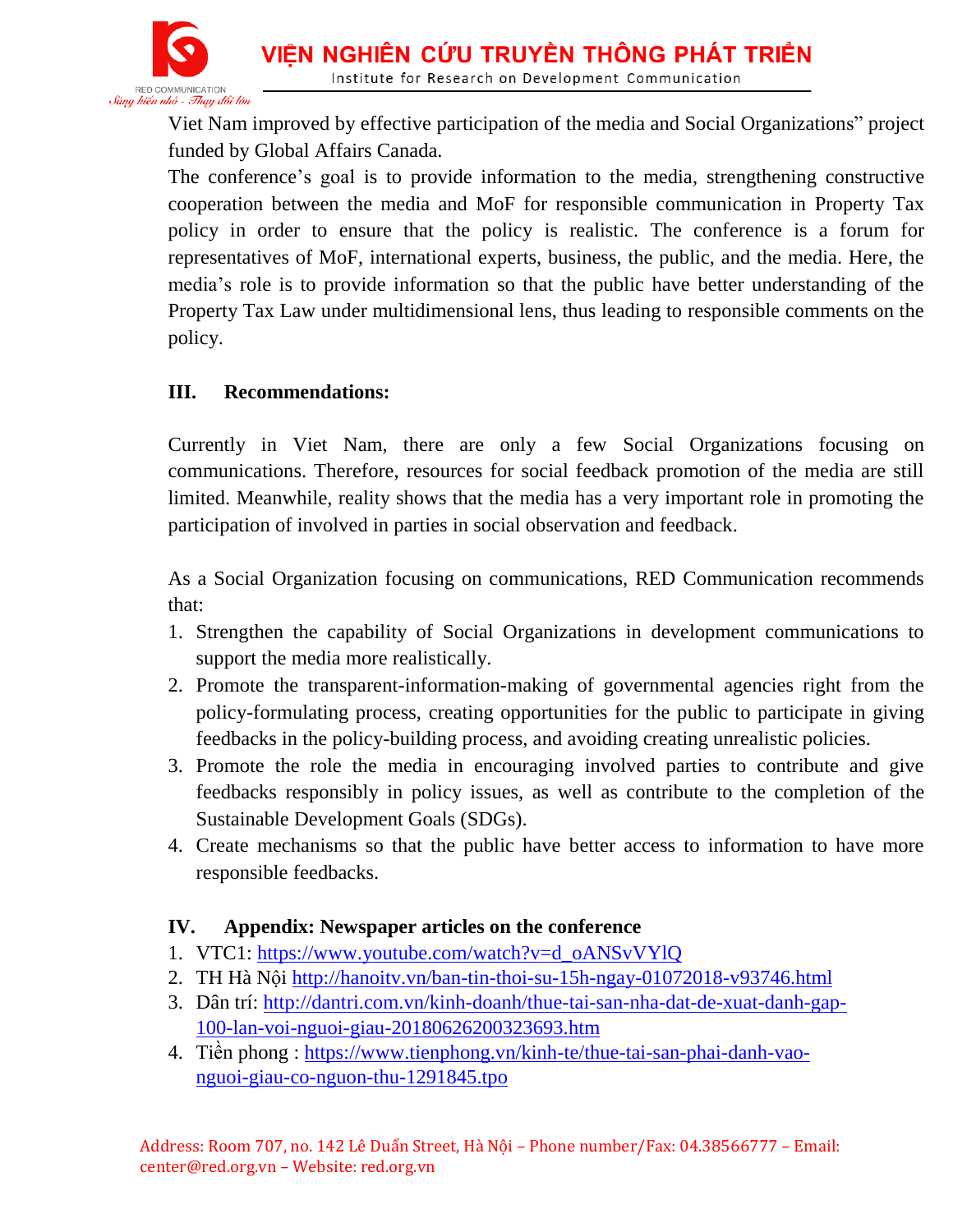VIÊN NGHIÊN CỨU TRUYỀN THÔNG PHÁT TRIỂN

Institute for Research on Development Communication



- 5. VNeconomy : [http://vneconomy.vn/du-luat-danh-thue-tai-san-luy-tien-mien-thue](http://vneconomy.vn/du-luat-danh-thue-tai-san-luy-tien-mien-thue-cho-nguoi-ngheo-20180627093224858.htm)[cho-nguoi-ngheo-20180627093224858.htm](http://vneconomy.vn/du-luat-danh-thue-tai-san-luy-tien-mien-thue-cho-nguoi-ngheo-20180627093224858.htm)
- 6. Thanh niên: [https://thanhnien.vn/tai-chinh-kinh-doanh/danh-thue-tai-san-gap-10](https://thanhnien.vn/tai-chinh-kinh-doanh/danh-thue-tai-san-gap-10-lan-voi-nguoi-giau-977325.html) [lan-voi-nguoi-giau-977325.html](https://thanhnien.vn/tai-chinh-kinh-doanh/danh-thue-tai-san-gap-10-lan-voi-nguoi-giau-977325.html)
- 7. VOV: [https://vov.vn/kinh-te/thue-tai-san-khong-the-cao-bang-nha-giau-voi-nha](https://vov.vn/kinh-te/thue-tai-san-khong-the-cao-bang-nha-giau-voi-nha-ngheo-779685.vov)[ngheo-779685.vov](https://vov.vn/kinh-te/thue-tai-san-khong-the-cao-bang-nha-giau-voi-nha-ngheo-779685.vov)
- 8. Pháp luật TPHCM: [http://plo.vn/kinh-te/quan-ly/nha-700-trieu-dong-het-lo-bi](http://plo.vn/kinh-te/quan-ly/nha-700-trieu-dong-het-lo-bi-danh-thue-tai-san-779054.html)[danh-thue-tai-san-779054.html](http://plo.vn/kinh-te/quan-ly/nha-700-trieu-dong-het-lo-bi-danh-thue-tai-san-779054.html)
- 9. Zing news: [https://news.zing.vn/bo-nguong-danh-thue-nha-o-muc-700-trieu](https://news.zing.vn/bo-nguong-danh-thue-nha-o-muc-700-trieu-dong-post855354.html)[dong-post855354.html](https://news.zing.vn/bo-nguong-danh-thue-nha-o-muc-700-trieu-dong-post855354.html)
- 10.Diễn đàn doanh nghiệp: [http://enternews.vn/danh-thue-tai-san-la-phu-hop-voi](http://enternews.vn/danh-thue-tai-san-la-phu-hop-voi-thong-le-quoc-te-131573.html)[thong-le-quoc-te-131573.html](http://enternews.vn/danh-thue-tai-san-la-phu-hop-voi-thong-le-quoc-te-131573.html)
- 11.Đấu thầu: [http://baodauthau.vn/tai-chinh/thue-tai-san-chi-ap-dung-voi-nha-dat-](http://baodauthau.vn/tai-chinh/thue-tai-san-chi-ap-dung-voi-nha-dat-73140.html)[73140.html](http://baodauthau.vn/tai-chinh/thue-tai-san-chi-ap-dung-voi-nha-dat-73140.html)
- 12.Nhịp cầu đâu tư: [http://nhipcaudautu.vn/thuong-truong/goi-y-chinh-sach-cho](http://nhipcaudautu.vn/thuong-truong/goi-y-chinh-sach-cho-thue-tai-san-nhin-tu-canada-3324638/)[thue-tai-san-nhin-tu-canada-3324638/](http://nhipcaudautu.vn/thuong-truong/goi-y-chinh-sach-cho-thue-tai-san-nhin-tu-canada-3324638/)
- 13.BĐT Tổ quốc: [http://toquoc.vn/doi-song/hoi-thao-thue-tai-san-va-mot-so-goi-y](http://toquoc.vn/doi-song/hoi-thao-thue-tai-san-va-mot-so-goi-y-chinh-sach-cho-viet-nam-346563.html)[chinh-sach-cho-viet-nam-346563.html](http://toquoc.vn/doi-song/hoi-thao-thue-tai-san-va-mot-so-goi-y-chinh-sach-cho-viet-nam-346563.html)
- 14.Kinh tế Đô thi: [http://kinhtedothi.vn/danh-thue-tai-san-nen-hay-khong-](http://kinhtedothi.vn/danh-thue-tai-san-nen-hay-khong-319534.html)[319534.html](http://kinhtedothi.vn/danh-thue-tai-san-nen-hay-khong-319534.html)
- 15.Lao động Thủ đô: [http://laodongthudo.vn/thue-tai-san-chi-nen-huong-vao-doi](http://laodongthudo.vn/thue-tai-san-chi-nen-huong-vao-doi-tuong-co-kha-nang-nop-thue-75514.html)[tuong-co-kha-nang-nop-thue-75514.html](http://laodongthudo.vn/thue-tai-san-chi-nen-huong-vao-doi-tuong-co-kha-nang-nop-thue-75514.html)
- 16.Báo Giao thông: [http://www.baogiaothong.vn/thue-tai-san-thu-the-nao-tao-su](http://www.baogiaothong.vn/thue-tai-san-thu-the-nao-tao-su-dong-thuan-d261978.html)[dong-thuan-d261978.html](http://www.baogiaothong.vn/thue-tai-san-thu-the-nao-tao-su-dong-thuan-d261978.html)
- 17.Hà Nội mới: [http://hanoimoi.com.vn/Tin-tuc/Bat-dong-san/905833/thue-tai-san](http://hanoimoi.com.vn/Tin-tuc/Bat-dong-san/905833/thue-tai-san-nen-danh-luy-tien-)[nen-danh-luy-tien-](http://hanoimoi.com.vn/Tin-tuc/Bat-dong-san/905833/thue-tai-san-nen-danh-luy-tien-)
- 18.Infonet: [http://infonet.vn/de-xuat-danh-thue-tai-san-gia-tri-tu-5-ty-dong-tro-len](http://infonet.vn/de-xuat-danh-thue-tai-san-gia-tri-tu-5-ty-dong-tro-len-post266600.info)[post266600.info](http://infonet.vn/de-xuat-danh-thue-tai-san-gia-tri-tu-5-ty-dong-tro-len-post266600.info)
- 19.Vietnam Finance: [http://vietnamfinance.vn/thue-tai-san-nen-danh-luy-tien-de](http://vietnamfinance.vn/thue-tai-san-nen-danh-luy-tien-de-tranh-bat-cong-20180504224208726.htm)[tranh-bat-cong-20180504224208726.htm](http://vietnamfinance.vn/thue-tai-san-nen-danh-luy-tien-de-tranh-bat-cong-20180504224208726.htm)
- 20.Báo Xây dựng: [http://www.baoxaydung.com.vn/news/vn/kinh-te/thu-thue-tai](http://www.baoxaydung.com.vn/news/vn/kinh-te/thu-thue-tai-san-de-trang-trai-dich-vu-do-chinh-quyen-do-thi-cung-cap.html)[san-de-trang-trai-dich-vu-do-chinh-quyen-do-thi-cung-cap.html](http://www.baoxaydung.com.vn/news/vn/kinh-te/thu-thue-tai-san-de-trang-trai-dich-vu-do-chinh-quyen-do-thi-cung-cap.html)
- 21.Thời báo Tài chính: [http://thoibaotaichinhvietnam.vn/pages/thue-voi-cuoc](http://thoibaotaichinhvietnam.vn/pages/thue-voi-cuoc-song/2018-06-27/thue-tai-san-nang-cao-tinh-tu-chu-cho-chinh-quyen-dia-phuong-59161.aspx%20%0d)[song/2018-06-27/thue-tai-san-nang-cao-tinh-tu-chu-cho-chinh-quyen-dia](http://thoibaotaichinhvietnam.vn/pages/thue-voi-cuoc-song/2018-06-27/thue-tai-san-nang-cao-tinh-tu-chu-cho-chinh-quyen-dia-phuong-59161.aspx%20%0d)[phuong-59161.aspx](http://thoibaotaichinhvietnam.vn/pages/thue-voi-cuoc-song/2018-06-27/thue-tai-san-nang-cao-tinh-tu-chu-cho-chinh-quyen-dia-phuong-59161.aspx%20%0d)
- 22. Đại đoàn kết: [http://daidoanket.vn/tai-chinh/cong-bang-trong-danh-thue-tai-san](http://daidoanket.vn/tai-chinh/cong-bang-trong-danh-thue-tai-san-tintuc408320)[tintuc408320](http://daidoanket.vn/tai-chinh/cong-bang-trong-danh-thue-tai-san-tintuc408320)
- 23. An ninh tiền tệ:<http://antt.vn/thue-tai-san-hay-thue-bat-dong-san-243833.htm>
- 24. Thế giới và VN: [http://baoquocte.vn/thu-thap-y-kien-cong-chung-de-xay-dung](http://baoquocte.vn/thu-thap-y-kien-cong-chung-de-xay-dung-chinh-sach-thue-tai-san-73324.html%20%0d)[chinh-sach-thue-tai-san-73324.html](http://baoquocte.vn/thu-thap-y-kien-cong-chung-de-xay-dung-chinh-sach-thue-tai-san-73324.html%20%0d)

Address: Room 707, no. 142 Lê Duẩn Street, Hà Nội – Phone number/Fax: 04.38566777 – Email: center@red.org.vn – Website: red.org.vn